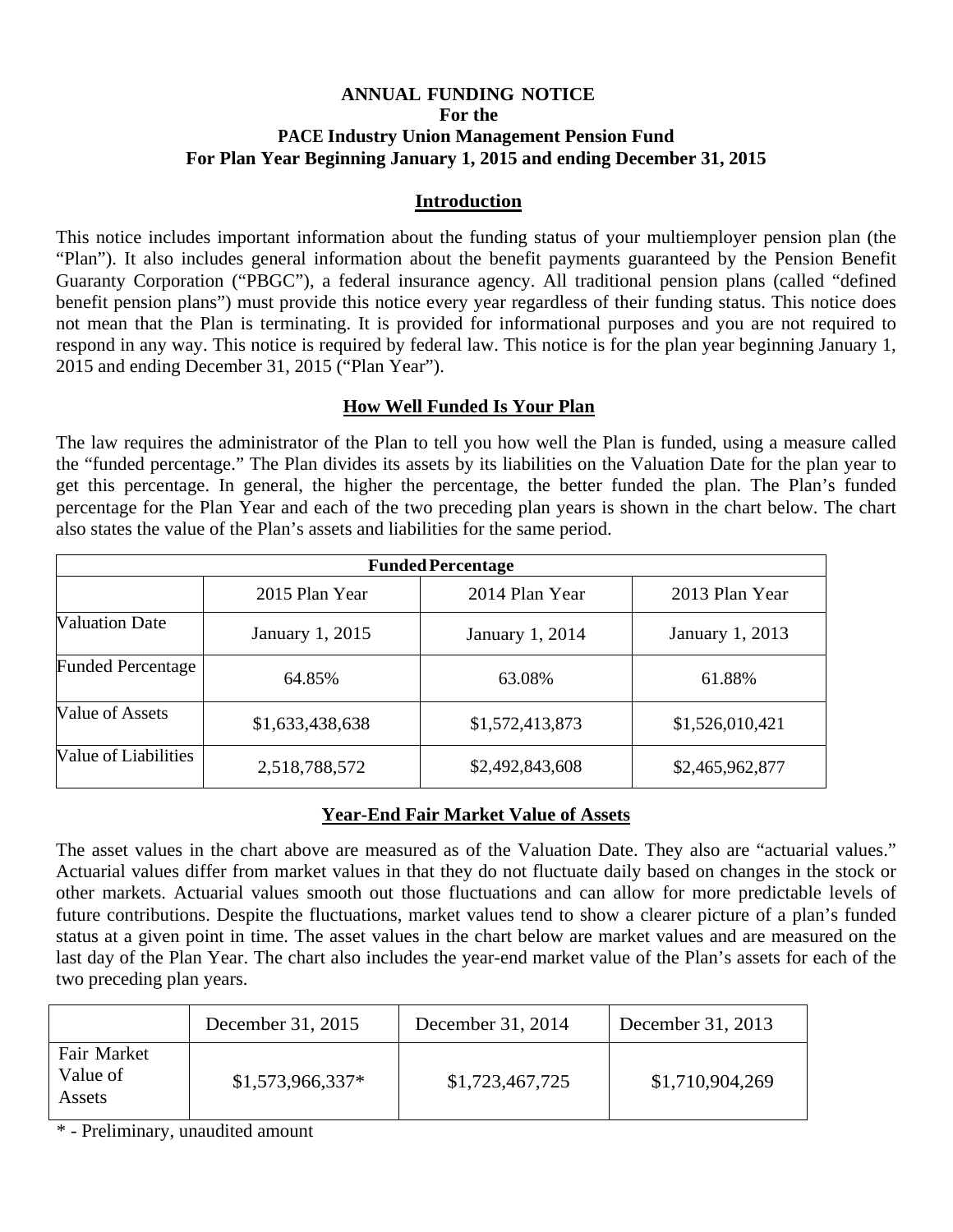### **Endangered, Critical, or Critical and Declining Status**

Under federal pension law, a plan generally is in "endangered" status if its funded percentage is less than 80 percent. A plan is in "critical" status if the funded percentage is less than 65 percent (other factors may also apply). A plan is in "critical and declining" status if it is in critical status and is projected to become insolvent (run out of money to pay benefits) within 15 years (or within 20 years if a special rule applies). If a pension plan enters endangered status, the trustees of the plan are required to adopt a funding improvement plan. Similarly, if a pension plan enters critical status or critical and declining status, the trustees of the plan are required to adopt a rehabilitation plan. Funding improvement and rehabilitation plans establish steps and benchmarks for pension plans to improve their funding status over a specified period of time. The plan sponsor of a plan in critical and declining status may apply for approval to amend the plan to reduce current and future payment obligations to participants and beneficiaries.

The Plan was in critical and declining status in the Plan Year ending December 31, 2015 because there was a deficiency in the Funding Standard Account that is projected to continue in the future and insolvency is projected in less than 20 years*.* As of the Valuation Date for the 2015 Plan Year, the Plan is projected to be insolvent in the 2030 Plan Year. Such insolvency may result in benefit reductions. In an effort to improve the Plan's funding situation, the trustees adopted a rehabilitation plan on July 17, 2010*.* The rehabilitation plan requires contribution increases from contributing employers and implements various benefit changes for participants. You may get a copy of the Plan's rehabilitation plan, any update to such plan and the actuarial and financial data that demonstrate any action taken by the Plan toward fiscal improvement. You may get this information by contacting the plan administrator.

The Plan remains in critical and declining status for the plan year ending December 31, 2016. A separate notification of that status is enclosed.

# **Participant Information**

The total number of participants and beneficiaries covered by the Plan on the valuation date was 72,478*.* Of this number, 11,224 were current employees, 30,083 were retired and receiving benefits, and 31,171 were retired or no longer working for the employer and have a right to future benefits.

#### **Funding & Investment Policies**

Every pension plan must have a procedure to establish a funding policy for plan objectives. A funding policy relates to how much money is needed to pay promised benefits. The funding policy of the Plan is to maintain a trust to hold and invest contributions made by participating employers pursuant to collective bargaining agreements and earnings on investments over time.

Pension plans also have investment policies. These generally are written guidelines or general instructions for making investment management decisions. The investment policy of the Plan is adopted by the Board of Trustees with the advice of the Plan's investment consultant. It is intended to generate returns that equal or exceed the Plan's actuarial assumed rate of return of 7.5% over the long-term and to control risk. Based on the advice of the investment consultant, the Trustees have diversified to the Plan's investments with allocations to a number of different asset classes*.* 

Under the Plan's investment policy, the Plan's assets were allocated among the following categories of investments, as of the end of the Plan Year. These allocations are percentages of total assets: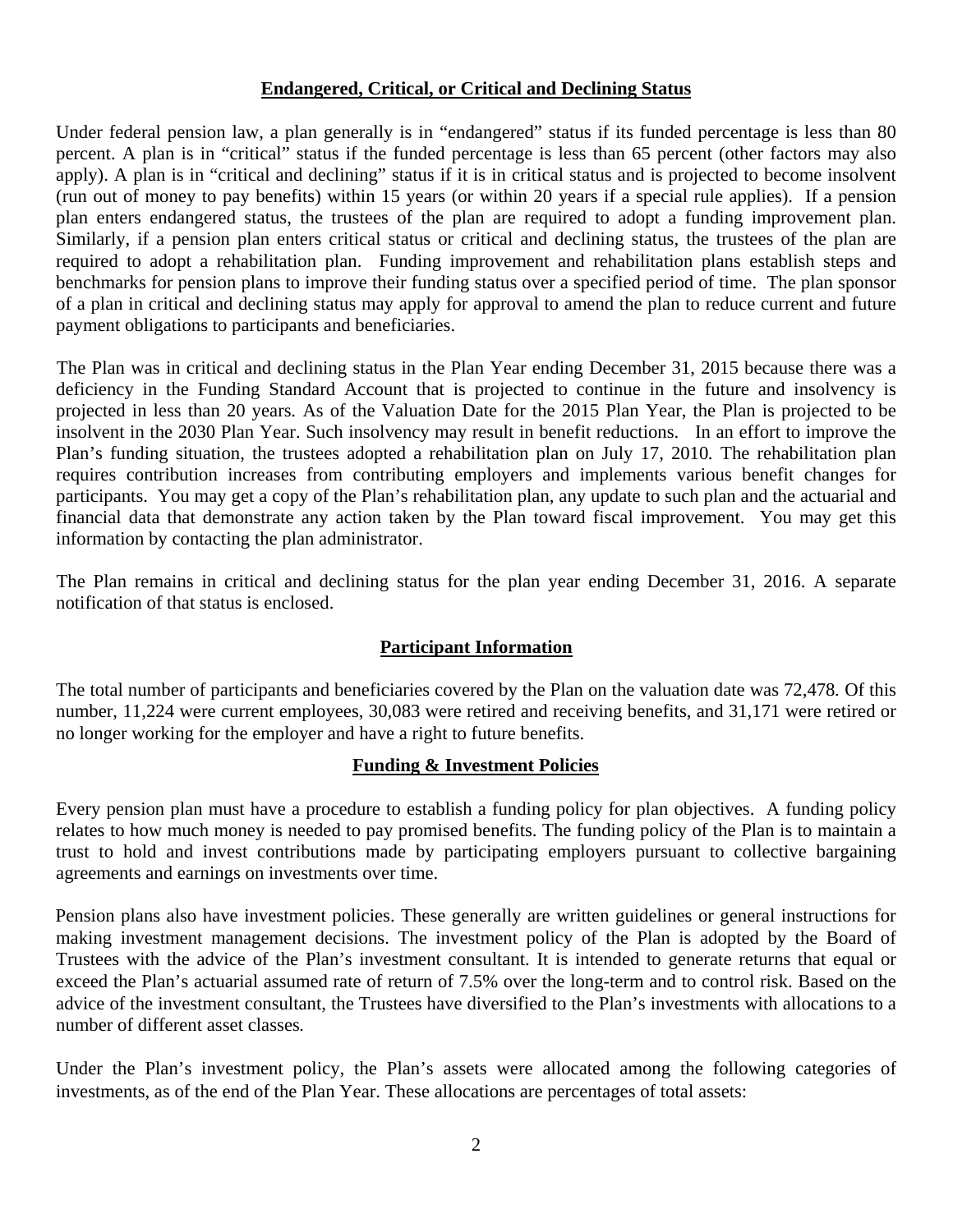| <b>Asset Allocations</b> | Percentage                                                                   |                         |
|--------------------------|------------------------------------------------------------------------------|-------------------------|
| 1.                       | Cash (Interest bearing and non-interest bearing)                             | $1.11\%$                |
| 2.                       | U.S. Government securities                                                   | 0.00%                   |
| 3.                       | Corporate debt instruments (other than employer securities):                 |                         |
|                          | Preferred                                                                    | $0.00\%$                |
|                          | All other                                                                    | $0.00\%$                |
| 4.                       | Corporate stocks (other than employer securities):                           |                         |
|                          | Preferred                                                                    | $0.00\%$                |
|                          | Common                                                                       | $0.00\%$                |
| 5.                       | Partnership/joint venture interests                                          | $0.16\%$ <sub>__</sub>  |
| 6.                       | Real estate (other than employer real property)                              | $0.00\%$                |
| 7.                       | Loans (other than to participants)                                           | $0.00\%$                |
| 8.                       | Participant loans                                                            | $0.00\%$                |
| 9.                       | Value of interest in common/collective trusts                                | 21.27%                  |
| 10.                      | Value of interest in pooled separate accounts                                | 0.00%                   |
| 11.                      | Value of interest in 103-12 investment entities                              | $0.00\%$ <sub>___</sub> |
| 12.                      | Value of interest in registered investment companies (e.g., mutual funds)    | $77.16\%$               |
| 13.                      | Value of funds held in insurance co. general account (unallocated contracts) | $.000\%$                |
| 14.                      | Employer-related investments:                                                |                         |
|                          | <b>Employer Securities</b>                                                   | $.000\%$                |
|                          | Employer real property                                                       | $0.00\%$                |
| 15.                      | Buildings and other property used in plan operation                          | $0.02\%$                |
| 16.                      | Other                                                                        | 0.28%                   |

For information about the Plan's investment in any of the following types of investments- common/ collective trusts, pooled separate accounts, or 103-12 investment entities - contact Trevor England at 1-800-474-8673 or 3320 Perimeter Hill Drive, Nashville, TN 37211-4123 or tengland@uswbenefitfunds.com.

#### **Events Having a Material Effect on Assets or Liabilities**

By law this notice must contain a written explanation of new events that have a material effect on plan liabilities or assets. This is because such events can significantly impact the funding condition of a plan. For the plan year beginning on January 1, 2016 and ending on December 31, 2016*,* the Plan expects the following events to have such an effect: As required in the rehabilitation plan, all contributing employers will be required to increase their contribution rates by 5.0%*.*

#### **Right to Request a Copy of the Annual Report**

Pension plans must file annual reports with the US Department of Labor. The report is called the "Form 5500." These reports contain financial and other information. You may obtain an electronic copy of your Plan's annual report by going to www.efast.dol.gov and using the search tool. Annual reports also are available from the US Department of Labor, Employee Benefits Security Administration's Public Disclosure Room at 200 Constitution Avenue, NW, Room N-1513, Washington, DC 20210, or by calling 202.693.8673. Or you may obtain a copy of the Plan's annual report by making a written request to the plan administrator. You may also obtain a copy of the Plan's annual report on the website at www.uswbenefitfunds.com. Annual reports do not contain personal information, such as the amount of your accrued benefit. You may contact your plan administrator if you want information about your accrued benefits. Your plan administrator is identified below under "Where To Get More Information."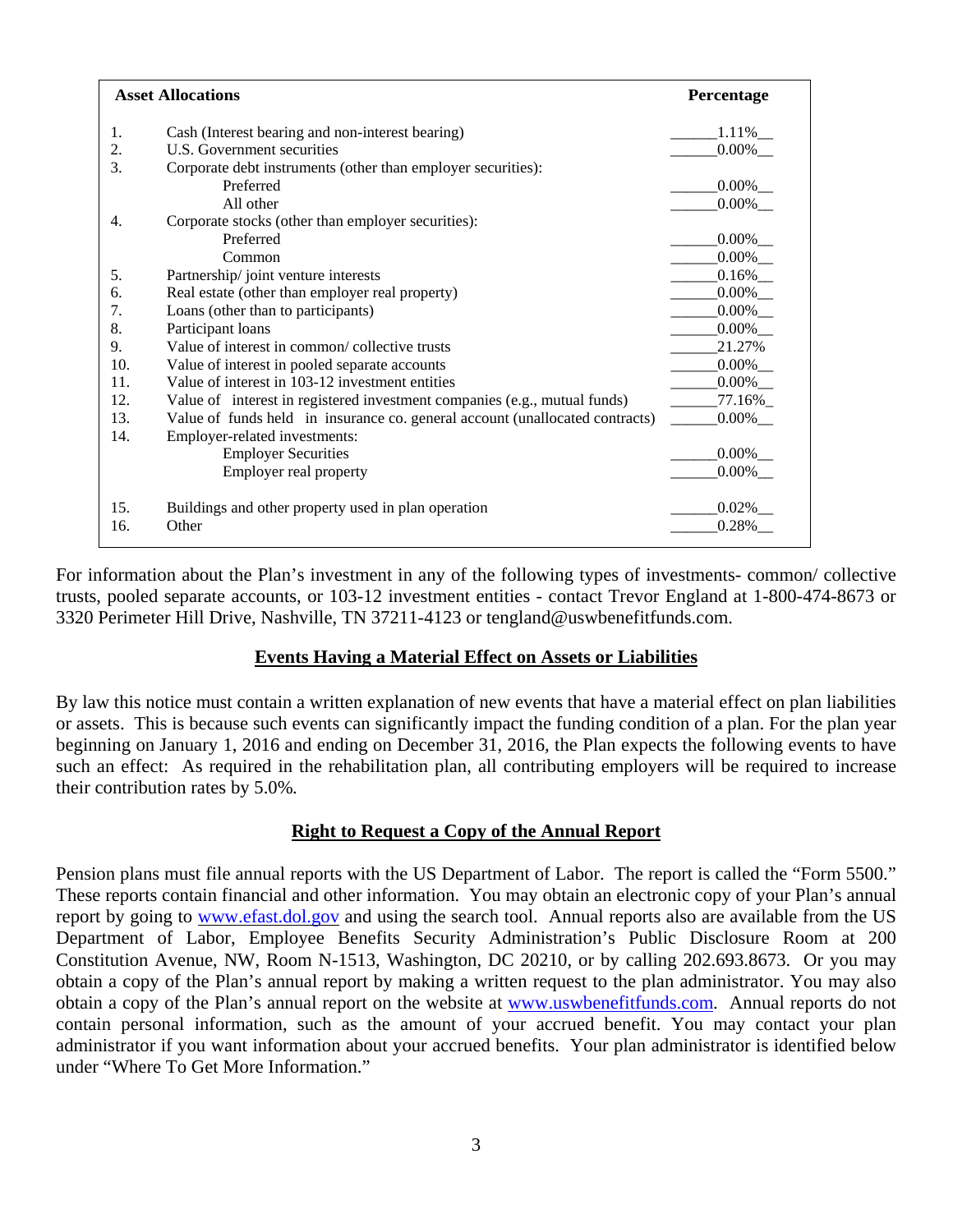### **Summary of Rules Governing Insolvent Plans**

Federal law has a number of special rules that apply to financially troubled multiemployer plans that become insolvent, either as ongoing plans or plans terminated by mass withdrawal. The plan administrator is required by law to include a summary of these rules in the annual funding notice. A plan is insolvent for a plan year if its available financial resources are not sufficient to pay benefits when due for that plan year. An insolvent plan must reduce benefit payments to the highest level that can be paid from the plan's available resources. If such resources are not enough to pay benefits at the level specified by law (see "Benefit Payments Guaranteed by the PBGC," below), the plan must apply to the PBGC for financial assistance. The PBGC will loan the plan the amount necessary to pay benefits at the guaranteed level. Reduced benefits may be restored if the plan's financial condition improves.

A plan that becomes insolvent must provide prompt notice of its status to participants and beneficiaries, contributing employers, labor unions representing participants, and PBGC. In addition, participants and beneficiaries also must receive information regarding whether, and how, their benefits will be reduced or affected, including loss of a lump sum option.

### **Benefit Payments Guaranteed by the PBGC**

The maximum benefit that the PBGC guarantees is set by law. Only benefits that you have earned a right to receive and that cannot be forfeited (called vested benefits) are guaranteed. There are separate insurance programs with different benefit guarantees and other provisions for single-employer plans and multiemployer plans. Your Plan is covered by PBGC's multiemployer program. Specifically, the PBGC guarantees a monthly benefit payment equal to 100 percent of the first \$11of the Plan's monthly benefit accrual rate, plus 75 percent of the next \$33 of the accrual rate, times each year of credited service. The PBGC's maximum guarantee, therefore, is \$35.75 per month times a participant's years of credited service.

*Example* 1: If a participant with 10 years of credited service has an accrued monthly benefit of \$600, the accrual rate for purposes of determining the PBGC guarantee would be determined by dividing the monthly benefit by the participant's years of service (\$600/10), which equals \$60. The guaranteed amount for a \$60 monthly accrual rate is equal to the sum of \$11plus \$24.75 (.75 x \$33), or \$35.75. Thus, the participant's guaranteed monthly benefit is \$357.50 (\$35.75 x 10).

*Example 2*: If the participant in Example 1 has an accrued monthly benefit of \$200, the accrual rate for purposes of determining the guarantee would be \$20 (or \$200/10). The guaranteed amount for a \$20 monthly accrual rate is equal to the sum of \$11plus \$6.75 (.75 x \$9), or \$17.75. Thus, the participant's guaranteed monthly benefit would be \$177.50 (\$17.75 x 10).

The PBGC guarantees pension benefits payable at normal retirement age and some early retirement benefits. In addition, the PBGC guarantees qualified preretirement survivor benefits (which are preretirement death benefits payable to the surviving spouse of a participant who dies before starting to receive benefit payments). In calculating a person's monthly payment, the PBGC will disregard any benefit increases that were made under a plan within 60 months before the earlier of the plan's termination or insolvency (or benefits that were in effect for less than 60 months at the time of termination or insolvency). Similarly, the PBGC does not guarantee benefits above the normal retirement benefit, disability benefits not in pay status, or non-pension benefits, such as health insurance, life insurance, death benefits, vacation pay, or severance pay.

For additional information about the PBGC and the pension insurance program guarantees, go to the